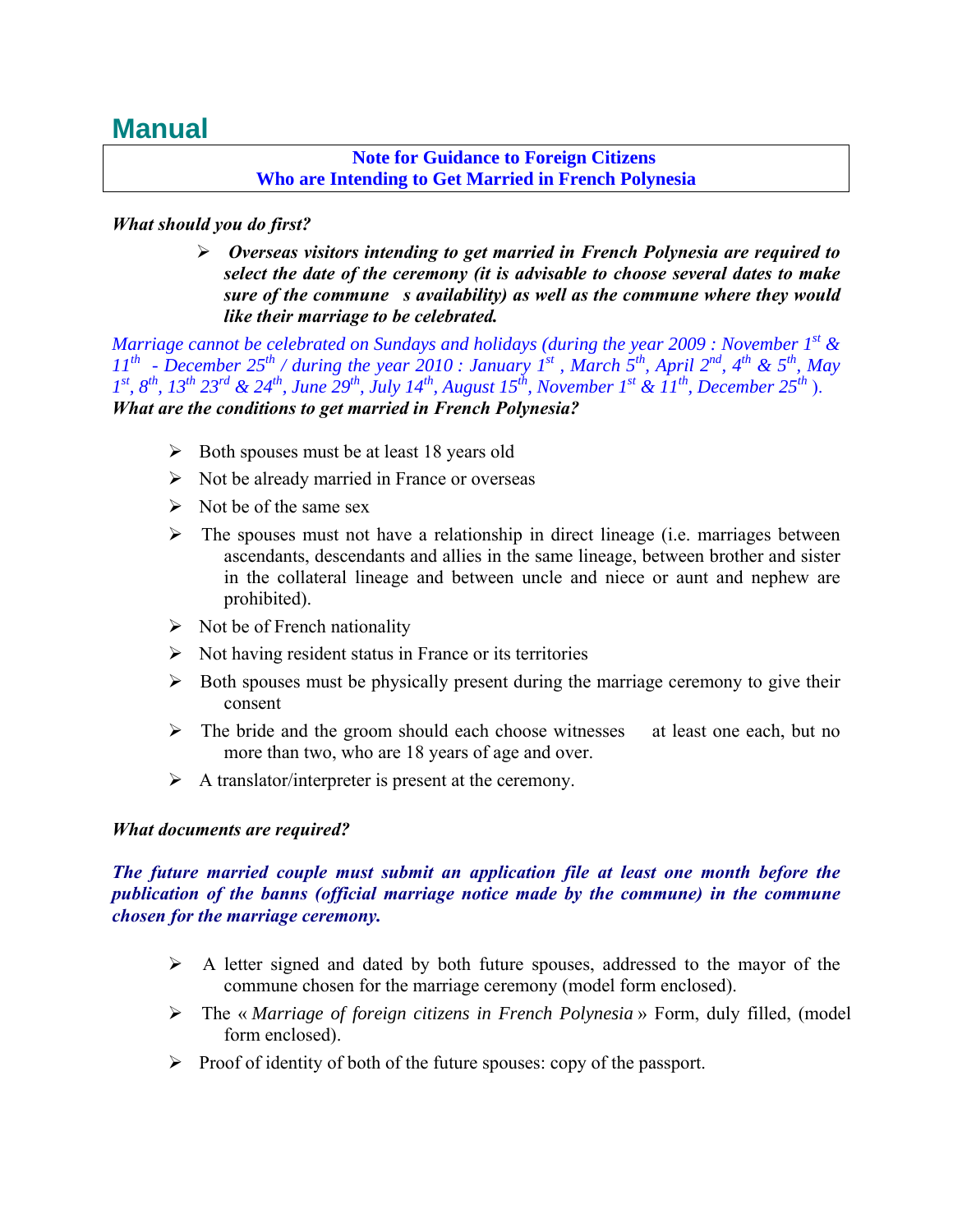- $\triangleright$  Full copy of the Birth Certificate of both future spouses: the certificates must have been issued less than 6 months prior to the date of the marriage. If issued by a foreign authority, the certificate must be translated and authenticated in conformity with the applicable provisions of the country of origin.
- $\triangleright$  If applicable, Death Certificate of the former spouse for widows or widowers: the Certificate must be translated and authenticated in conformity with the provisions applicable in the spouses country of origin.
- $\triangleright$  If applicable, customary, celibacy or capacity to be legally married certificate: the Certificate must be translated and authenticated in conformity with the provisions applicable in the spouses country of origin.
- $\triangleright$  Proof of residence for both of the future spouses (electricity or telephone invoice) / these documents provide evidence that the future spouses do not reside in France or its territories.
- $\triangleright$  If applicable, Marriage contract or Notary Certificate, if the spouses have drawn up a marriage contract. Translated and authenticated if drawn up overseas.
- $\triangleright$  If applicable, Certificate of publication and non opposition to marriage, issued by a French Consulate or a Foreign Authority [The French general instruction on civil status rules (§ 539-1) includes a chart which indicates the countries in which publication of the banns is mandatory].
- $\triangleright$  If the above mentioned documents provided as required by French law, do not allow for the Mayor to verify that all the required conditions are met (for example, in some countries there is no mention in the margin of the Birth Certificate that indicates the existence of a previous marriage), he may request any additional document for that purpose or a customary certificate issued by the authorities of the country of origin.

## *What are the delays?*

The duly completed file including the above mentioned documents must be sent to the chosen commune at least one month and 10 days prior to the date of the marriage ceremony.

## *What is the procedure?*

Upon receipt of the file and provided that it is duly completed, the commune will be able to confirm to the future spouses the date and precise time of the marriage ceremony.

If the Mayor requires it further to the examination of the file, he may request that the future spouses be interviewed, either jointly or separately. In such event, the spouses will be convened to an interview by the French Embassy or the French consulate of their country of residence. The French Civil Code allows for such formality to be waived if the Officer of civil status, further to examining the file, sees no reason to doubt the reality of the identity, the essential qualities (nationality, sex, age, celibacy, absence of lineage or relationship between the spouses) and consent of the spouses. The documents provided must normally enable the Officer of civil status